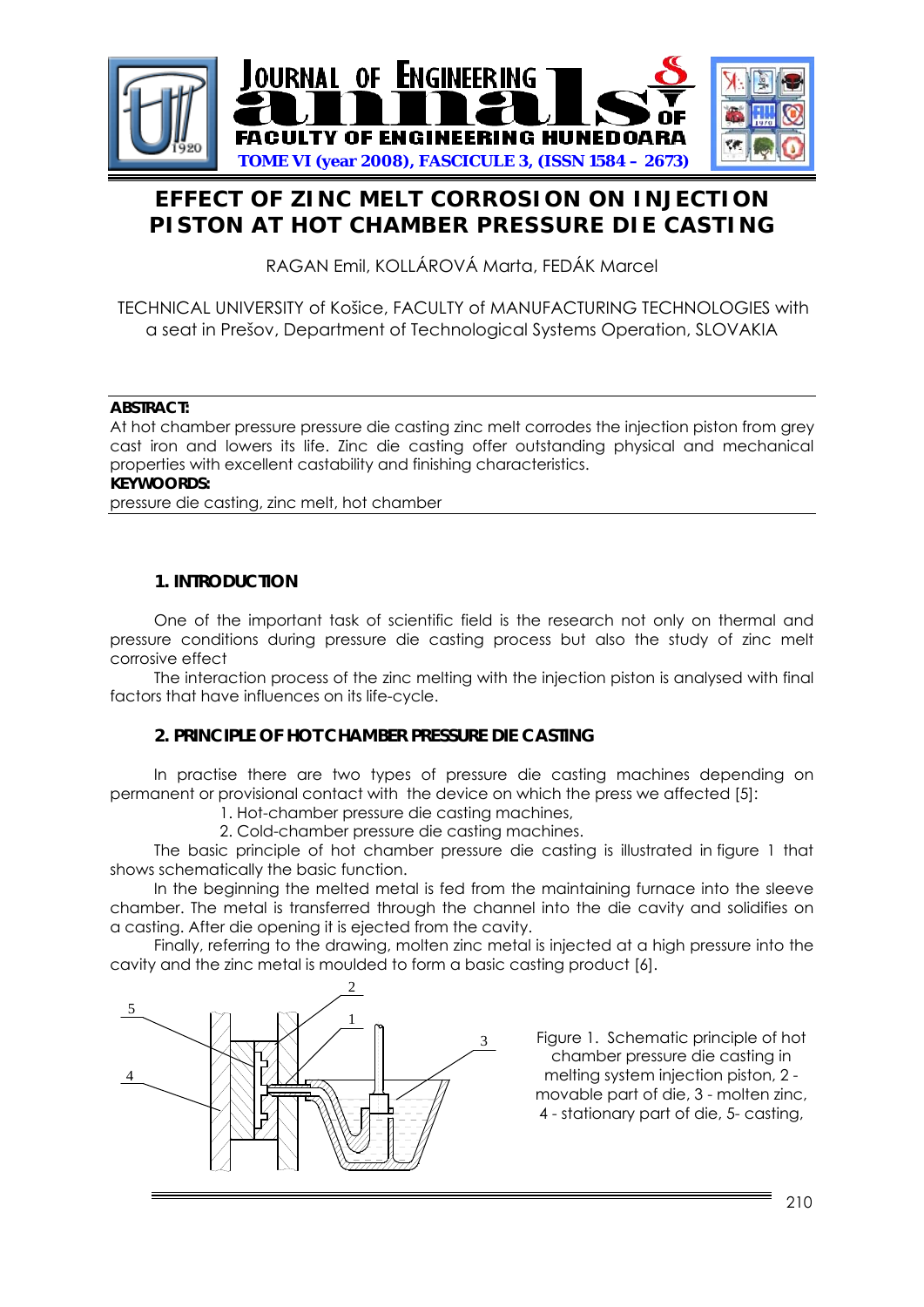

## **3. EXPERIMENT, PROCESS AND THE RESULTS OF RESEARCH OF ZINC MELTING CORROSIVE EFFECT**

It was necessary to discover the detailed analysis of relation between zinc alloy and the irregularity in the hot dissolving. The performances are preheated into the blow molding.

At hot chamber pressure die casting with regard to fast kinematic motion and effect of molten zinc alloy the injection plunger usually made of grey cast iron and provided by steel rings is one of the most stressed parts of injection mechanism which are in contact with zinc melt.

Interaction process of molten zinc alloy with the injection piston is analysed from the standpoint of factors influencing its durability. As a starting point for theoretical analysis with regard to great complexity of the system grey iron/zinc melt is used analysis including cycling of pressure die casting process and going out from judging of various factors that are of use.

At the grey iron the range graphite-matrix has the highest concentration of defects and internal energy with regard on different structures.

The molten zinc alloy in sense of internal energy decreasing causes dissolving primarily in this area according to the arrowheads 1 in the figure 2.

There are two pearlite and ferrite phases in the matrix. The range of these two phases is the further example of defects and higher internal energy. With regard on decomposing the phases and their smaller differences of the concentration of defects is smaller. The zinc melting dissolves this area secondarily according to the arrowheads 2 in the figure 2.

There is a certain uncohorentness on the bounds of pearlitic colonies, too. The concentration of defects is the smallest with regard on similarity of neighbouring phases.

The molten zinc alloy dissolves these boundaries marked with the arrowheads 3 in the figure 2 in the third series.



Figure 2. Scheme of interaction of zinc melting alloy on the arrowheads 1- molten zinc alloy, 2- pearlitic colony, 3- graphite, 4-ferrite

Dissolving the zinc alloy is cyclic and works always during the i-th casting cycle during the injecton that the front of the zinc alloy advances the section 1 according to the figure 2.

Then whole length of the zinc alloy advance after the i-th cycle.

where is:

Figure 3. Corrosive dissolution

$$
l = i.\Delta l \qquad \qquad [m] \qquad (1)
$$

$$
\mathbf{r} \cdot \mathbf{r} \cdot \mathbf{r}
$$

i - number of casting cycles

Δl - the length of the advance effecting front of the zinc alloy at one casting cycle [m]

l - the length of the advance affecting front of the zinc alloy after the i-th casting cycle [m]

Then through the advance according to the arrowheads 1,2,3 in fig.2 the certain areas of the plunger area bordered and dissolved towards the inside gradually. By merging the more

attacked areas the new interface of the molten alloy and the plunger is made.